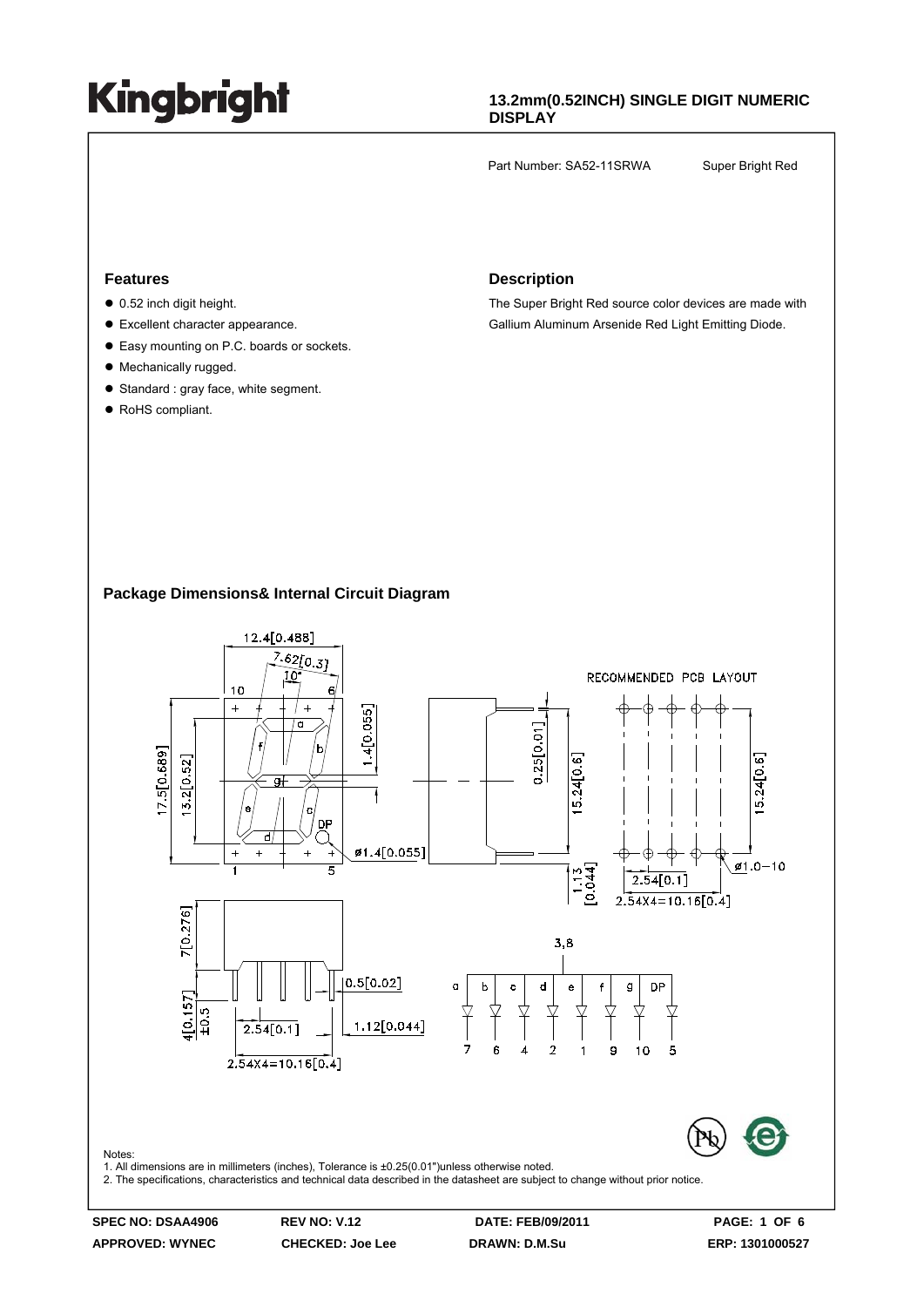| <b>Selection Guide</b> |                           |                |                        |       |                                    |  |  |  |  |  |
|------------------------|---------------------------|----------------|------------------------|-------|------------------------------------|--|--|--|--|--|
| Part No.               | <b>Dice</b>               | Lens Type      | Iv (ucd) [1]<br>@ 10mA |       | <b>Description</b>                 |  |  |  |  |  |
|                        |                           |                | Min.                   | Typ.  |                                    |  |  |  |  |  |
| SA52-11SRWA            | Super Bright Red (GaAlAs) | White Diffused | 21000                  | 34000 | Common Anode, Rt.<br>Hand Decimal. |  |  |  |  |  |

Note:

1. Luminous intensity/ luminous Flux: +/-15%.

**Electrical / Optical Characteristics at TA=25°C** 

| Symbol              | <b>Parameter</b>         | <b>Device</b>    | Typ. | Max. | <b>Units</b> | <b>Test Conditions</b> |
|---------------------|--------------------------|------------------|------|------|--------------|------------------------|
| λpeak               | Peak Wavelength          | Super Bright Red | 660  |      | nm           | $IF=20mA$              |
| λD [1]              | Dominant Wavelength      | Super Bright Red | 640  |      | nm           | $IF=20mA$              |
| $\Delta\lambda$ 1/2 | Spectral Line Half-width | Super Bright Red | 20   |      | nm           | $IF=20mA$              |
| С                   | Capacitance              | Super Bright Red | 45   |      | рF           | $V_F = 0V$ : f = 1 MHz |
| VF [2]              | Forward Voltage          | Super Bright Red | 1.85 | 2.5  | ν            | $IF=20mA$              |
| lR                  | Reverse Current          | Super Bright Red |      | 10   | uA           | $V_R = 5V$             |

Notes:

1.Wavelength: +/-1nm.

2. Forward Voltage: +/-0.1V.

#### **Absolute Maximum Ratings at TA=25°C**

| <b>Parameter</b>                       | <b>Super Bright Red</b> | <b>Units</b> |  |
|----------------------------------------|-------------------------|--------------|--|
| Power dissipation                      | 75                      | mW           |  |
| DC Forward Current                     | 30                      | mA           |  |
| Peak Forward Current [1]               | 155                     | mA           |  |
| Reverse Voltage                        | 5                       |              |  |
| Operating / Storage Temperature        | -40°C To +85°C          |              |  |
| Lead Solder Temperature <sup>[2]</sup> | 260°C For 3-5 Seconds   |              |  |

Notes:

1. 1/10 Duty Cycle, 0.1ms Pulse Width.

2. 2mm below package base.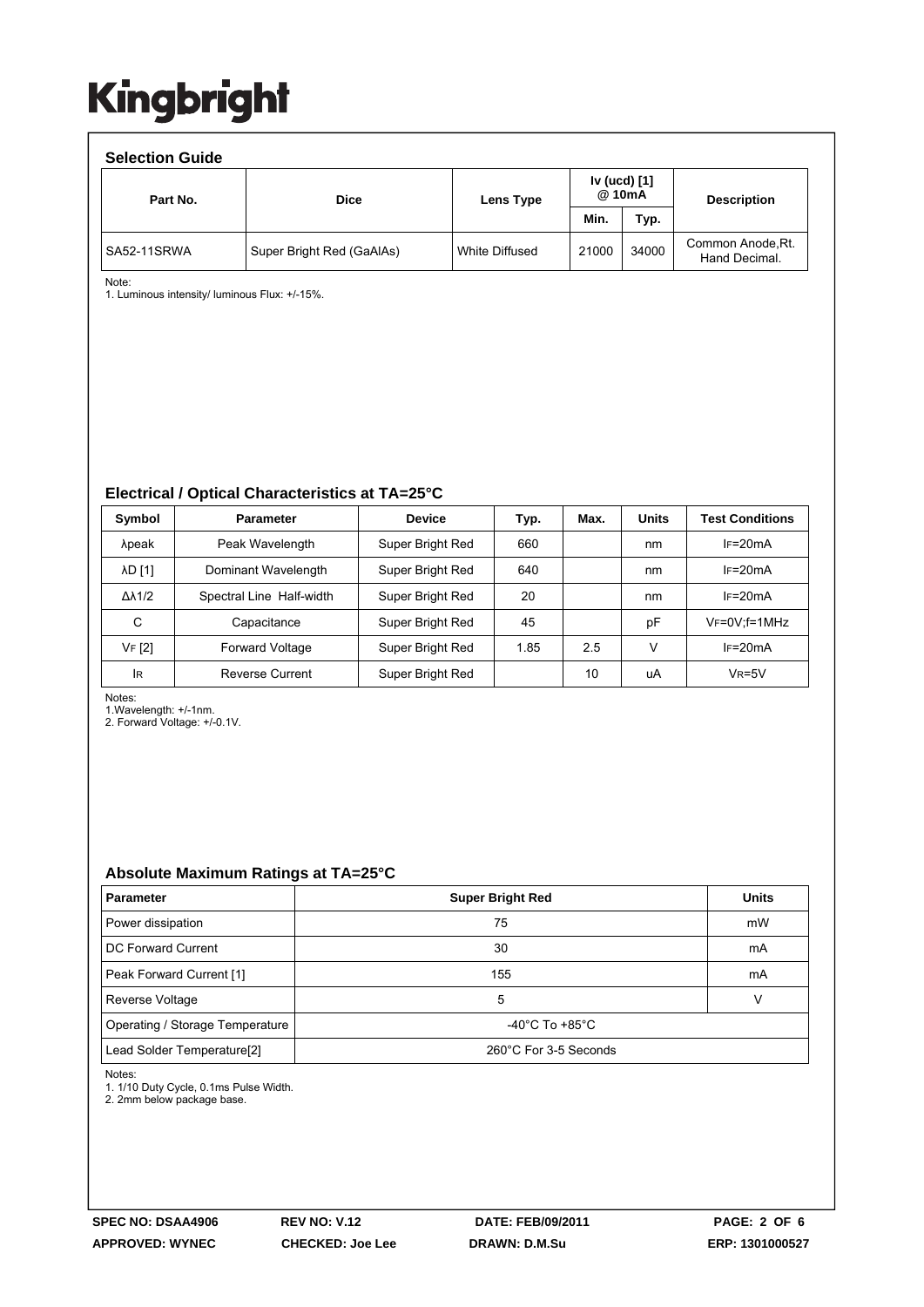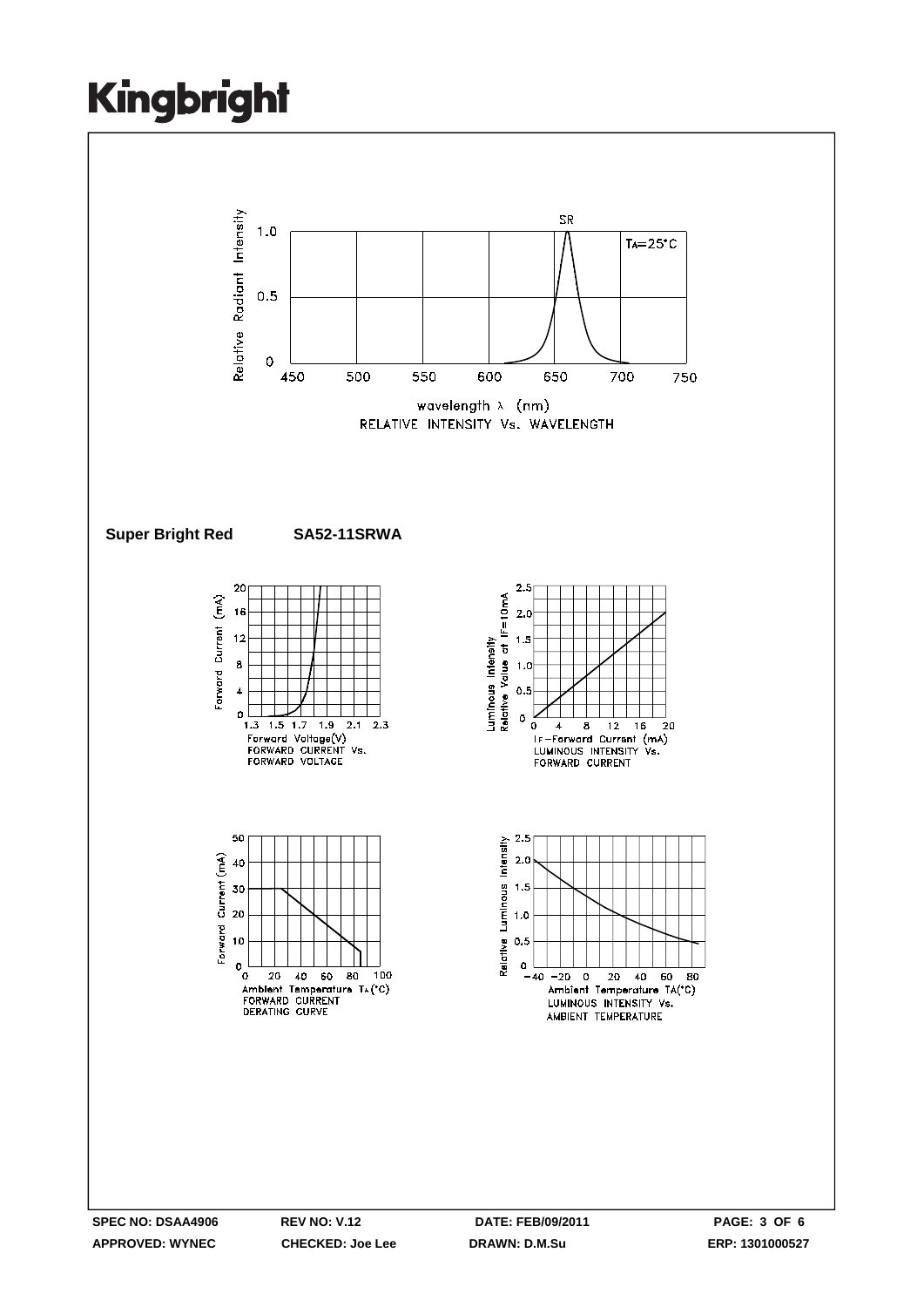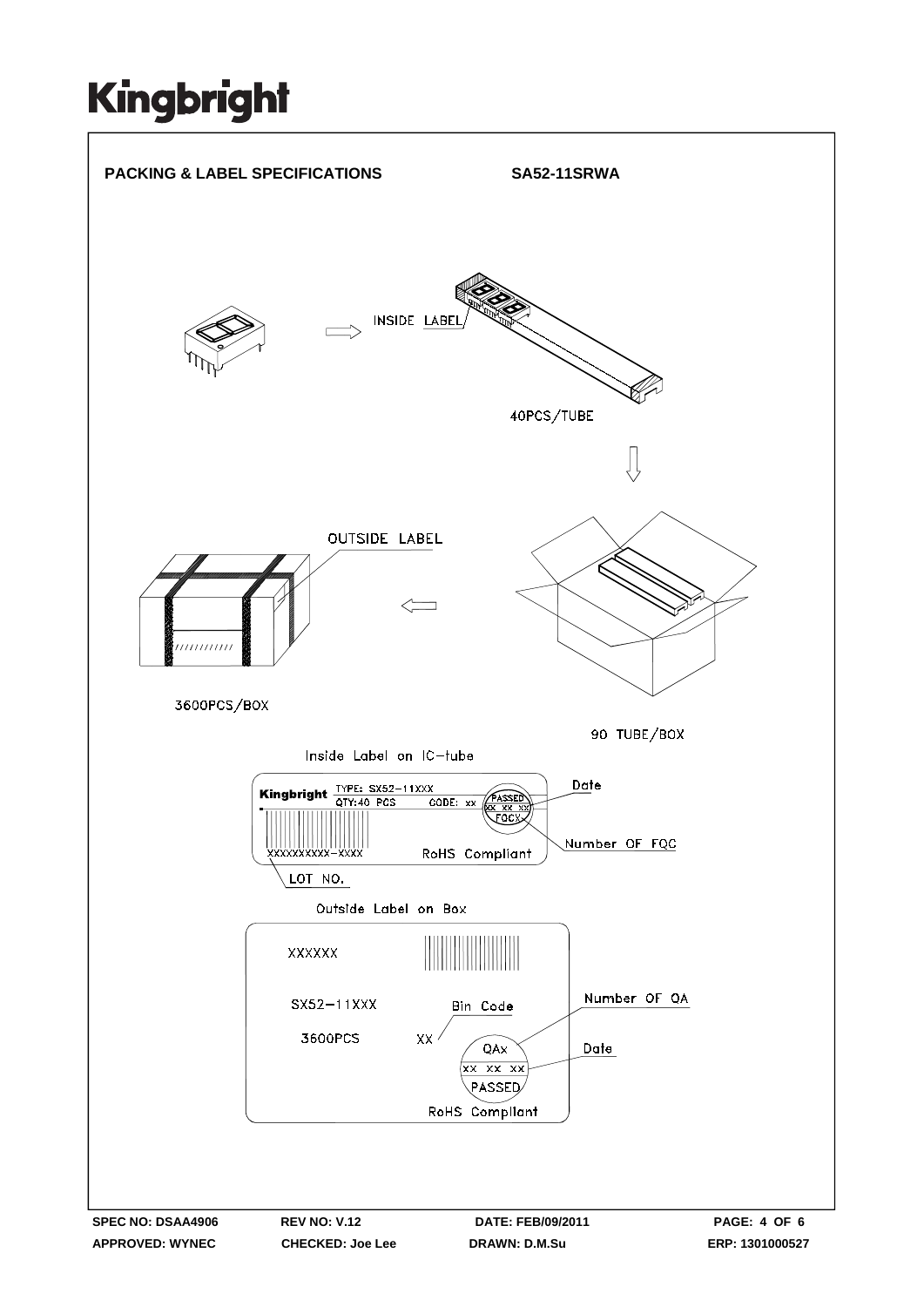